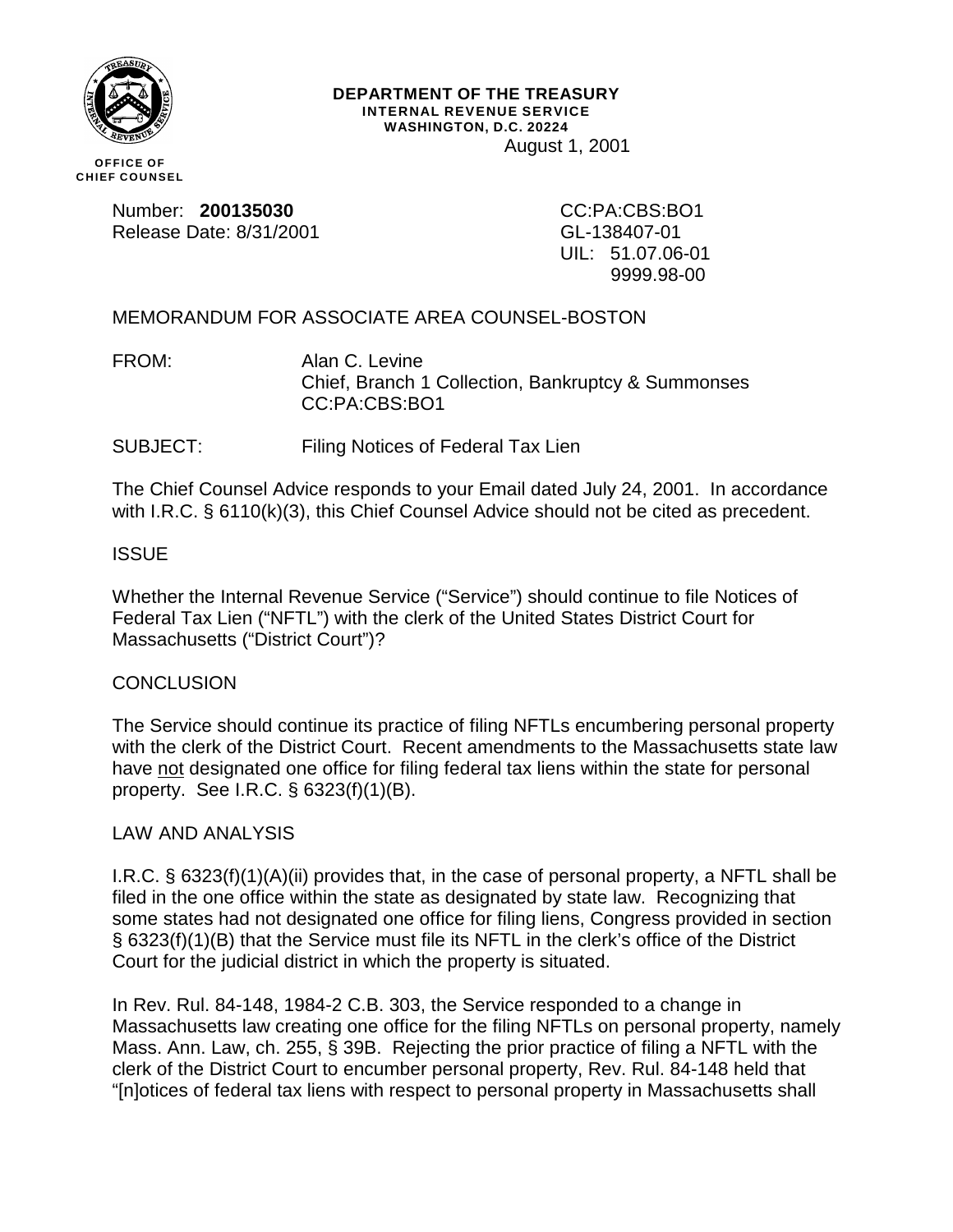#### GL-1384071-01 - 2-

be filed in the office of the State Secretary, or in the case of persons other than estates, trusts, and corporations and partnerships having a principal executive office in Massachusetts, in the office of the clerk of the city or town where the person against whose interest the lien applies resides at the time of filing of the notice of the lien." 1/

The Massachusetts legislature, however, subsequently repealed section 39B, effective December 21, 1983. In response, the Service promulgated Rev. Rul 85-89, 1985-2 C.B. 326, revoking Rev. Rul. 84-148. In Rev. Rul. 85-89, the Service stated that due to the repeal of section 39B, it would continue to file NFTLs with respect to personal property only in the clerk's office of the District Court, and "[i]f state law is again amended to comply with section 6323(f), such liens will be filed only in the one office designated by state law." Thus, in the present case, unless an amendment to Massachusetts law designates one office for the filing of a NFTL encumbering personal property, Rev. Rul. 85-89 is still effective and the Service should file NFTLs encumbering personal property with the clerk of the District Court.



security interest by filing at the office of the state secretary. 2/

In our opinion, section 9-501 does not designate one office for the filing of a NFTL. The filing of a financing statement to perfect a state security interest or agricultural lien is not germane to determining whether state law has specifically designated one office for the filing of a NFTL. G.C.M. 39408, dated September 9, 1985, explains that NFTLs were filed with the clerk of the District Court because there was "no Massachusetts statutory provision prescribing where federal tax liens on personal property should be filed." In other words, in 1985, the Service's position was that the Commercial Code of Massachusetts was irrelevant for determining whether one office had been designated within the state for the filing of a NFTL encumbering personal property. Today, the Commercial Code of Massachusetts is equally irrelevant for resolving whether state law has designated one office for the filing of a NFTL. In short, that Massachusetts has adopted provisions of the Uniform Commercial Code for filing financing statements to

<sup>1/</sup> Mass. Ann. Laws ch. 36, § 24 designates one office for filing a NFTL on any real property.

 $2/$  Previously, Mass. Ann. Law ch. 106, § 9-401, provided, in part, that a creditor could perfect his security interest only by filing at both the office of the state secretary and the town clerk's office.